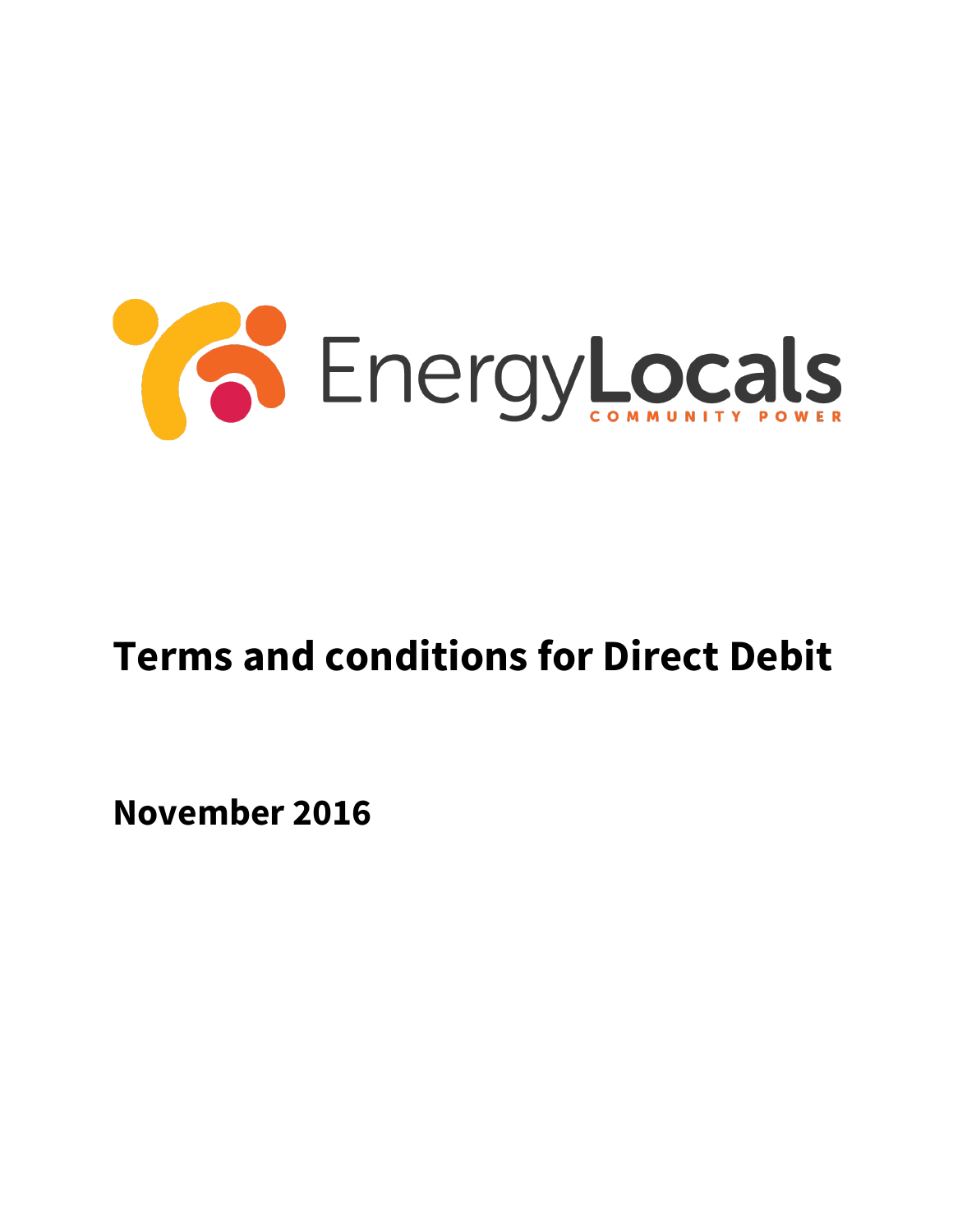

# About this agreement

This is your Direct Debit Service Agreement with Energy Locals Pty Ltd, ABN 236 064 088 79. It explains what your obligations are when undertaking a Direct Debit arrangement with us. It also details what our obligations are to you as your Direct Debit provider.

Please keep this agreement for future reference. It forms part of the terms and conditions of your Direct Debit Request (DDR) and should be read in conjunction with your DDR authorisation.

# About Energy Locals

Energy Locals is a social enterprise that offers customers fair and transparent energy products which also help local Australian communities.

# Terms of this agreement

- 1. Debiting your account
	- 1.1 By signing a Direct Debit Request or by providing Us with a valid instruction, You have authorised Us to arrange for funds to be debited from Your Account. You should refer to the Direct Debit Request and this Agreement for the terms of the arrangement between Us and You.
	- 1.2 We will only arrange for funds to be debited from Your Account as authorised in the Direct Debit Request.

**or**

We will only arrange for funds to be debited from Your Account if we have sent to the address nominated by You in the Direct Debit Request, a billing advice which specifies the amount payable by You to Us and when it is due.

- 1.3 If the Debit Day falls on a day that is not a Banking Day, we may direct your Financial Institution to debit Your Account on the following Banking Day. If You are unsure about which day Your Account has or will be debited You should ask Your Financial Institution.
- 2. Amendments by Us
	- 2.1 We may vary any details of this agreement or a Direct Debit Request at any time by giving You at least fourteen (14) days written notice.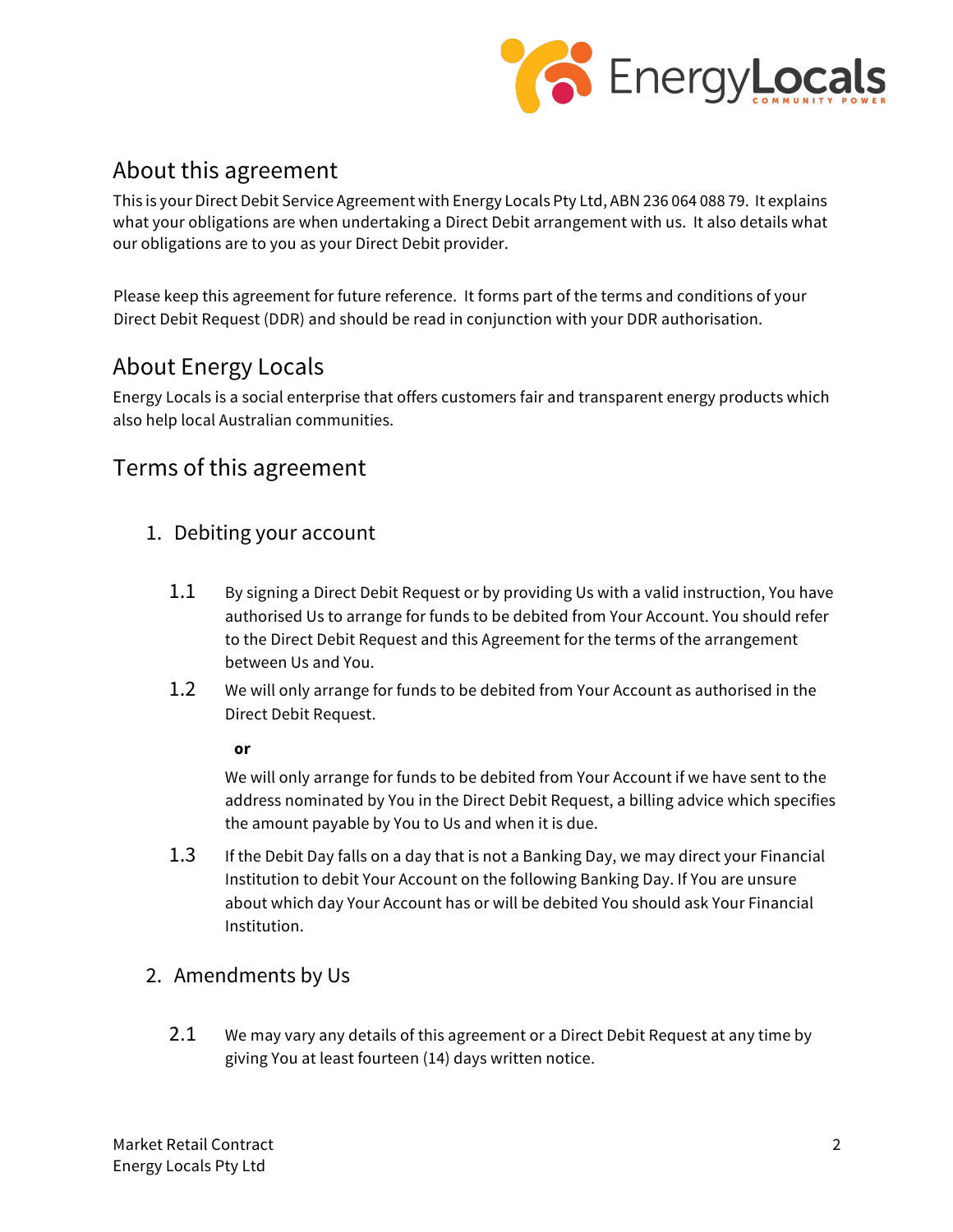

### 3. Amendments by You

3.1 You may change, stop or defer a debit payment, or terminate this agreement by providing us with at least 3 days notification by emailing:

hello@energylocals.com.au

**or**

by telephoning us on 1300 MY ENERGY (1300 693 637) during business hours.

#### 4. Your obligations

- 4.1 It is Your responsibility to ensure that there are sufficient clear funds available in Your account to allow a Debit Payment to be made in accordance with the Direct Debit Request.
- 4.2 If there are insufficient clear funds in Your Account to meet a Debit Payment:

(a) You may be charged a fee and/or interest by Your Financial Institution;

(b) You may also incur fees or charges imposed or incurred by Us; and

(c) You must arrange for the Debit Payment to be made by another method or arrange for sufficient clear funds to be in Your Account by an agreed time so that We can process the Debit Payment.

- 4.3 You should check Your Account statement to verify that the amounts debited from Your Account are correct.
- 4.4 It is a requirement as per your Energy Market Contract terms and conditions to pay for your energy usage with us via direct debit arrangement. If you cancel this agreement and pay your energy bills via another payment method, you may incur fees/charges imposed by us against your energy account.
- 5. Dispute
	- 5.1 If you believe that there has been an error in debiting Your Account, You should notify us directly on 1300 MY ENERGY or hello@energylocals.com.au. Alternatively, you can take it up directly with your financial institution.
	- 5.2 If we conclude as a result of our investigations that Your account has been incorrectly debited We will respond to Your query by arranging for Your Financial Institution to adjust Your account (including interest and charges) accordingly. We will also notify you in writing of the amount by which Your Account has been adjusted.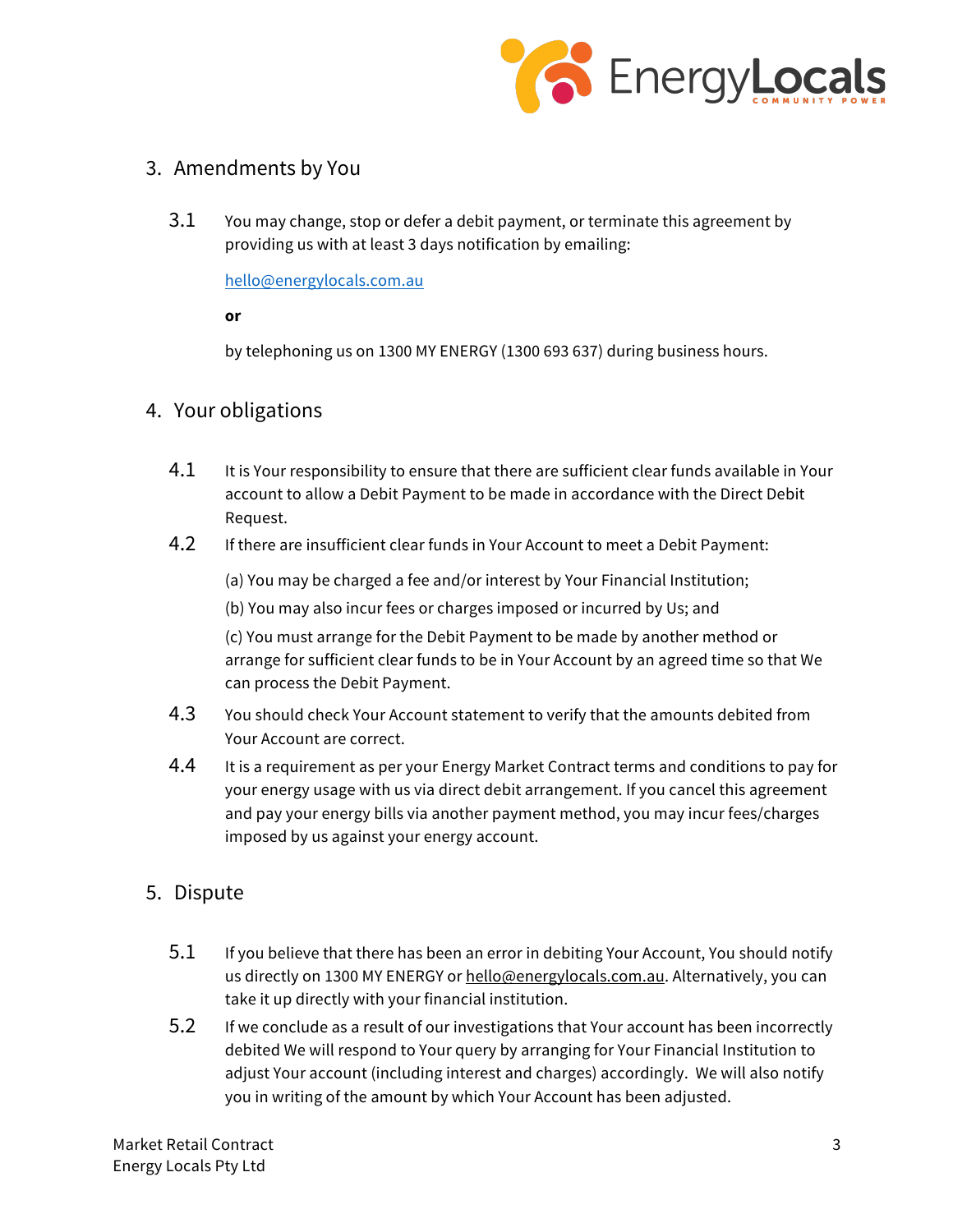

5.3 If We conclude as a result of our investigations that Your Account has not been incorrectly debited We will respond to Your query by providing You with reasons and any evidence for this finding in writing.

#### 6. Accounts

You should check:

- (a) with Your Financial Institution whether direct debiting is available from Your Account as direct debiting is not available on all accounts offered by financial institutions;
- (b) Your account details which You have provided to Us are correct by checking them against a recent Account statement; and
- (c) with Your Financial Institution before completing the Direct Debit Request if You have any queries about how to complete the Direct Debit Request.

## 7. Confidentiality

- 7.1 We will keep any information (including Your Account details) in Your Direct Debit Request confidential. We will make reasonable efforts to keep any such information that We have about You secure and to ensure that any of Our employees or agents who have access to information about you do not make any unauthorised use, modification, reproduction or disclosure of that information.
- 7.2 We will only disclose information that We have about You:
	- (a) to the extent specifically required by law; or
	- (b) for the purposes of this Agreement (including disclosing information in connection with any query or claim).

## 8. Confidentiality

VIC 3121

8.1 If You wish to notify Us in writing about anything relating to this Agreement, You should write to:

**Email**: hello@energylocals.com.au or **Post**: Energy Locals Level 1, 41-43 Stewart Street Richmond